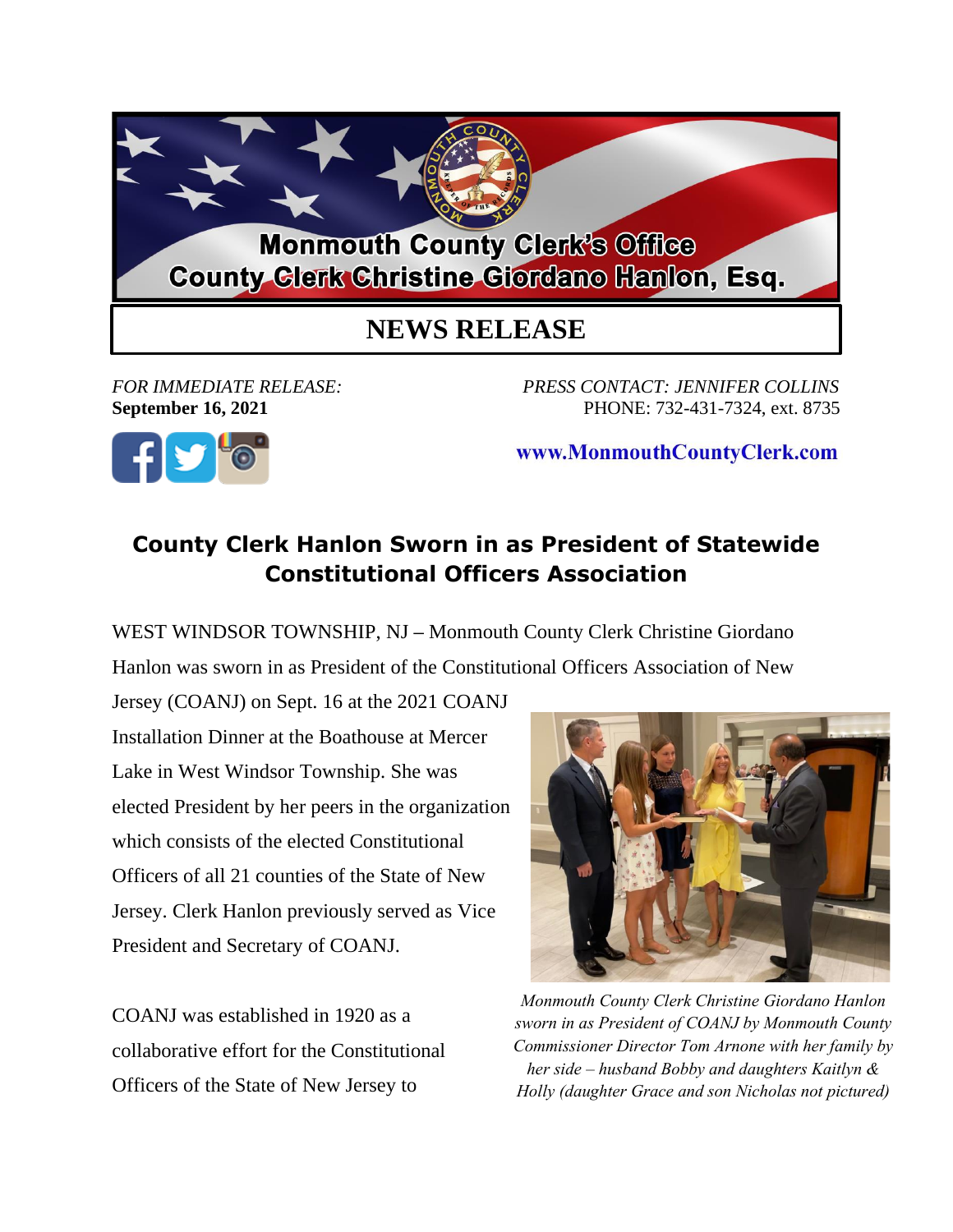improve and maintain their respective County government services, to develop solutions, and to discuss and advocate for legislation. COANJ membership includes the County Clerks, Surrogates, Sheriffs, and Registers of Deeds and Mortgages from across the State.

"I am truly humbled to be elected President of COANJ by my colleagues and am honored to lead an organization that does so much for the residents of New Jersey," said Clerk Hanlon. "By working together and sharing our common experiences as constitutional officers, we will continue to improve on and maintain our excellent county government service to the people."

Hanlon was elected as Monmouth County Clerk in November 2015 and was re-elected



*(L to R) Monmouth County Sheriff Shaun Golden, Monmouth County Clerk Christine Giordano Hanlon, Monmouth County Commissioner Ross Licitra, and Monmouth County Commissioner Director Tom Arnone*

to a second term in November 2020. Prior to being elected County Clerk, she was Of Counsel to the law firm of Archer & Greiner, PC. Hanlon practiced law for over 20 years and focused her legal practice, on government affairs and municipal law. She served as a municipal prosecutor in Atlantic Highlands and was a Commissioner on the Monmouth County Board of Elections. She also served as an Arbitrator for the State of New Jersey District Fee Arbitration Committee.

Hanlon received her law degree from Fordham University in 1992, following her graduation from Barnard College, Columbia University. After graduation from law school, she was Law Clerk to the Honorable A. Simon Chrein, Chief United States Magistrate Judge for the Eastern District of New York and then served as an Assistant District Attorney in Bronx County, New York, before moving to New Jersey.